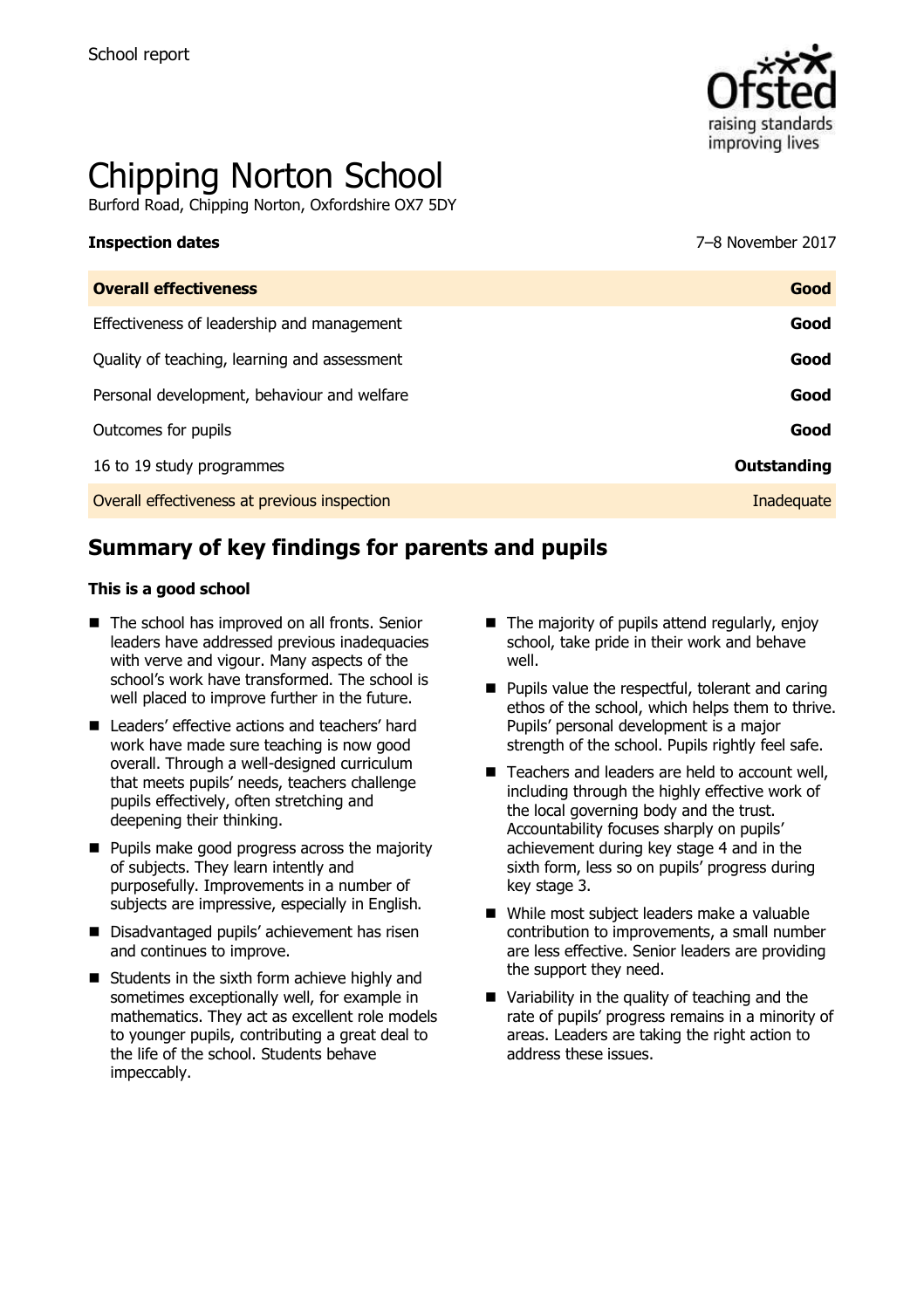

# **Full report**

In accordance with section 13(4) of the Education Act 2005, Her Majesty's Chief Inspector is of the opinion that the school no longer requires special measures.

### **What does the school need to do to improve further?**

- $\blacksquare$  Iron out any remaining pockets where pupils make slower progress by making sure that teaching consistently meets leaders' high expectations.
- **IMPROPE Improve leadership and management further, by:** 
	- ensuring that all subject leaders have a substantial effect on improving and maintaining the quality of teaching and pupils' progress
	- focusing as much on key stage 3 as other key stages when holding leaders and teachers to account.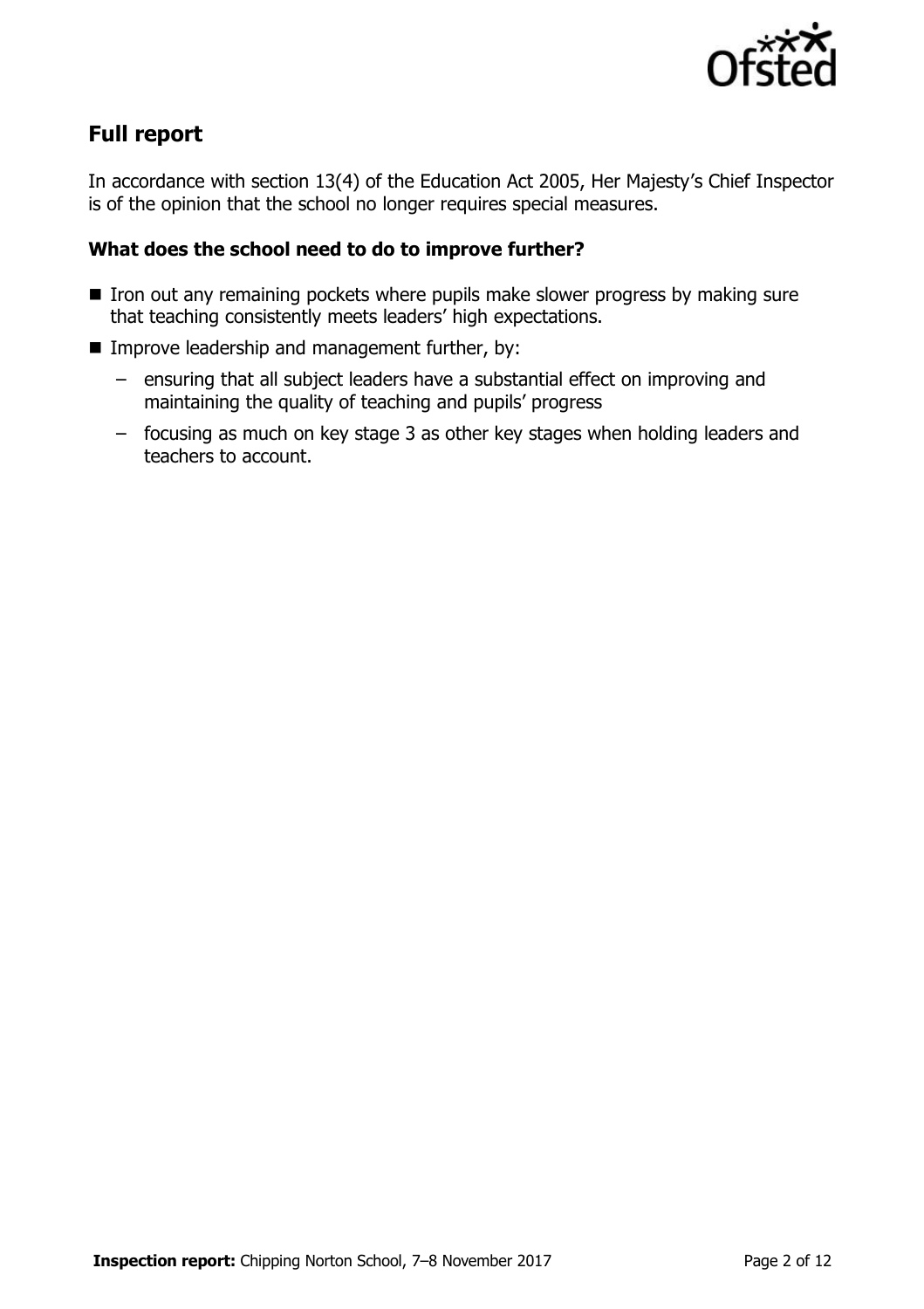

# **Inspection judgements**

#### **Effectiveness of leadership and management Good**

- Senior leaders have acted decisively to improve all aspects of the school since the previous inspection. This is impressive. As well as successfully addressing the areas for improvement, senior leaders have also developed the sixth form so it is now outstanding. Leaders have, therefore, shown they have the ability to take the school from strength to strength.
- The headteacher has risen to this challenge through an ambition to make the right improvements at the right time. He has streamlined and deployed his team wisely. He is careful to measure the effect of leaders' work, building on what has proved effective while adjusting or abandoning what has not worked so well. He has established high expectations for all staff, focused on improving pupils' outcomes.
- Crucial to this has been a determined focus on raising the quality of teaching. The work of the assistant headteacher who leads this has been instrumental. The 'Chipping Norton Standards' for teaching set out leaders' high expectations for teaching, learning and assessment, alongside useful guidance about how to check quality or make improvements.
- Checks on teachers' performance are effective and draw from a wide range of evidence, including pupils' work, observations in lessons and talking with pupils. Consequently, leaders have a sharp view of the strengths and weaknesses in teaching and are quick to share the best practice as well as make improvements where needed. Regular training for staff is rightly linked to key areas that require further development.
- Only good performance is rewarded. Teachers and subject leaders are thoroughly held to account although, understandably, this has focused more on key stage 4 and the sixth form since the last inspection.
- The deputy headteacher's compassionate but incisive leadership means that behaviour has improved and that pupils get the right help when they need it. This makes a major contribution to the caring and supportive ethos of the school. She also makes sure that additional funding for disadvantaged pupils has a good impact on their experiences, for example through the work of a dedicated team of mentors who support these pupils.
- The use of performance information about pupils' progress and its accuracy has transformed. The assistant headteacher in charge of this aspect has created an intelligent system which means all leaders and teachers know how well pupils are doing. Leaders act successfully to address any issues, particularly in key stage 4 and the sixth form where the information is more precise. Information in key stage 3 is currently useful but less detailed; leaders have the right plans in place to improve this.
- The special educational needs coordinator makes sure that, through the judicious use of additional funding and careful work with staff, pupils who have special educational needs (SEN) and/or disabilities achieve well. She knows pupils' needs and is highly effective in making sure they are met.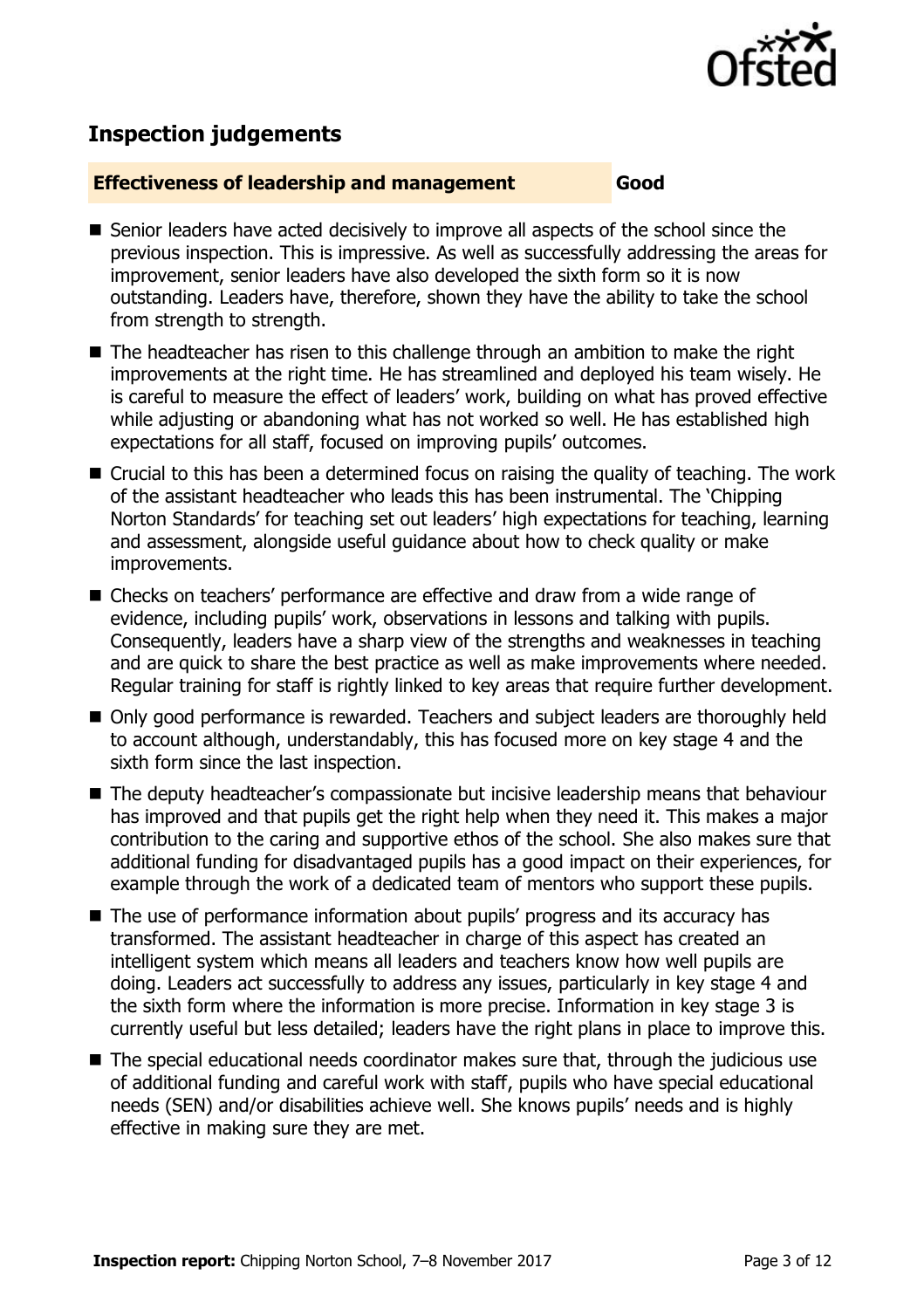

- These elements of effective leadership combine in how leaders craft a curriculum that meets pupils' aspirations and needs. As a result, pupils gain a good range of skills and knowledge during key stage 3, further honing these in key stage 4. Leaders and teachers regularly reflect on how the curriculum helps pupils achieve well and develop personally, making any necessary changes. A rich seam of tolerance and respect runs through the school. Added to the wide and varied extra-curricular opportunities on offer, this means that pupils are well prepared as citizens of modern Britain.
- Overall, middle leaders make an increasingly good contribution to the school. Most take effective action to make improvements. Some work is excellent, for example that of the head of English. Not all subject leaders have the same impact, however. In these cases, senior leaders have put good support in place which is helping to improve the quality of leadership in these areas.

#### **Governance of the school**

- Governance is highly effective. The local governing body monitors leaders' work in detail, challenging leaders to constantly improve while accurately recognising success. It keeps a good oversight of all of the school's work, but is particularly strong in evaluating whether leaders' actions have had the desired, intended effect for pupils. Governors have been a leading force in the school's progress.
- The blend of governors' backgrounds and experience mean they are well trained and knowledgeable. They perform their duties comprehensively. They oversee the budget well, making sure any additional funding is used to improve pupils' achievements and experiences. They manage the headteacher's performance skilfully. They have a detailed understanding of pupils' progress in key stage 4 and the sixth form, but, although improving, this is less developed in relation to key stage 3.
- Joining River Learning Trust has further strengthened governance and the potential for the school to improve further. The chief executive officer (CEO) has a close relationship with the school and a hands-on understanding of it. He has provided and arranged useful extra support as required. He holds leaders and governors to account stringently, making sure trustees have a clear view of the effectiveness of the school.

### **Safeguarding**

- The arrangements for safeguarding are effective.
- The necessary checks on staff and visitors are thorough and compliant. Staff are well trained and kept up to date with any current or emerging issues on a weekly basis. They know what to do if they have any concerns about a pupil or another adult in the school. Pupils' welfare is paramount.
- Concerns are followed up swiftly and sensitively. Leaders are quick to involve relevant external agencies and the local authority in a coordinated manner. This means any issues are dealt with effectively and in a timely way.
- **Pupils benefit from great support for their well-being from all staff, but the heads of** year and pastoral managers play a leading role. Pupils and parents very much appreciate this and say it makes a real difference.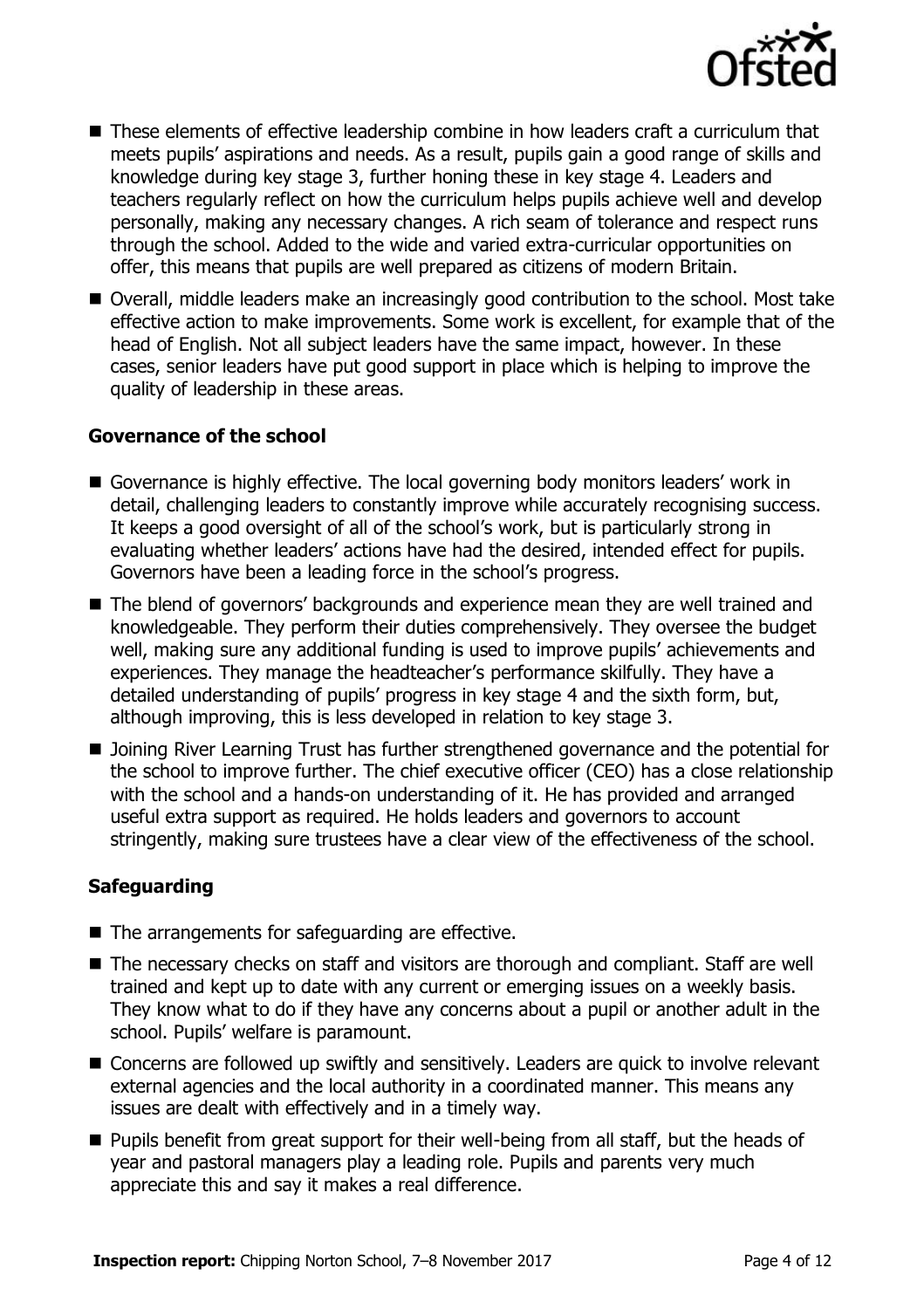

#### **Quality of teaching, learning and assessment Good**

- The school's success since the last inspection is centrally rooted in improvements in the classroom. Teachers' hard work has paid off. Pupils learn well in the majority of subjects and make good progress. Teachers are firmly focused on helping pupils achieve their best. Parents recognise and value this, as do their children.
- Teachers use what they know about pupils' previous learning to plan engaging lessons and set challenging tasks. Pupils are stretched because the curriculum often inspires pupils' deep thinking. Pupils are taught subject-specific vocabulary and use it with confidence. Teachers' strong subject knowledge and skilful questioning are crucial ingredients in helping pupils, including the most able, make strong progress.
- **Pupils feel involved in their learning. They know what they need to do, why and how to** achieve the goals they are set. Pupils' behaviour and concentration in lessons is, therefore, largely good.
- Teachers' feedback, which mostly adheres to the school's assessment policy, helps pupils understand what they have done well and what they need to do to achieve more. The majority of pupils use this advice enthusiastically to make improvements to their work. Teachers' assessments are accurate.
- Teaching in some subjects is particularly strong. For example, in English pupils read and analyse a wide range of challenging texts, responding to them with insight and sensitivity. Pupils' writing is of a high quality. This is particularly impressive since this subject was identified as a specific area of weakness during the last inspection.
- Building on previous firm foundations, teaching in the sixth form is highly effective overall. Again, some subjects shine through, for example mathematics and geography.
- Where pupils are at risk of making slower progress, teachers are quick to identify them and go the extra mile to support them effectively. Consequently, disadvantaged pupils and those who have SEN and/or disabilities are making much better progress overall. Teaching assistants work closely with teachers to ensure that pupils get the help they need.
- Some limited variability in quality remains. A minority of teachers are not yet following the school's assessment policy fully. Where teachers' questioning does not extend or probe pupils' thinking, pupils do not always achieve what they could. In art, technology and history, pupils are not consistently challenged highly enough. Leaders are taking the right actions to address these relative weaknesses, just as teachers are working hard to remedy them.

#### **Personal development, behaviour and welfare Cood Good**

#### **Personal development and welfare**

■ The school's work to promote pupils' personal development and welfare is outstanding.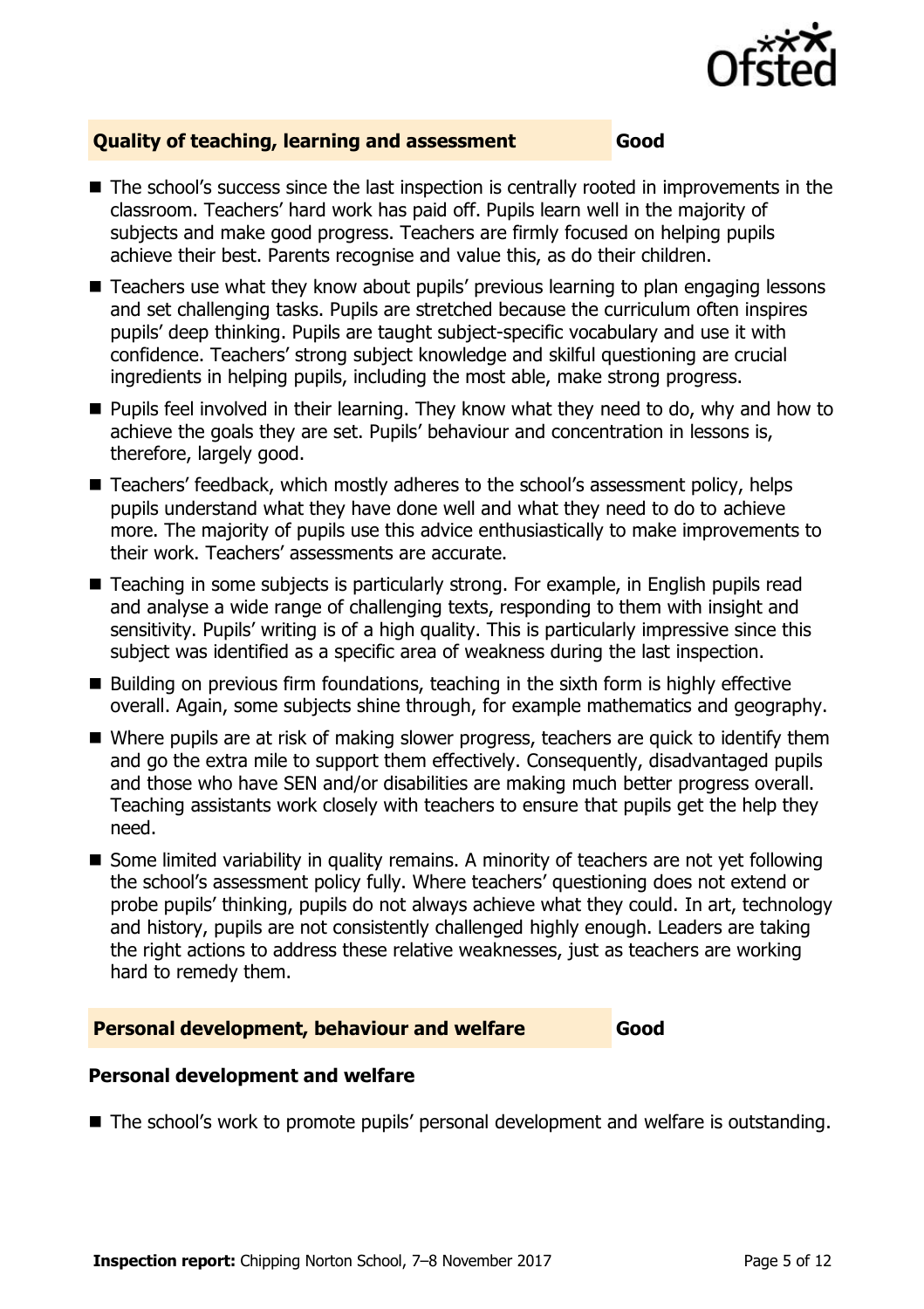

- The school's ethos of acceptance and liberalism is tangible. Pupils hugely value and respect people's different backgrounds and beliefs, including religion, race and sexual orientation. The school is rightly recognised as a place where it is safe to be who you want to be. Uniqueness is nurtured. Work to support transgender pupils is particularly effective.
- Leaders and teachers at all levels provide effective, tailored support for any pupils who might be experiencing difficulties, problems or issues in their lives. Staff genuinely care about the pupils and work extremely hard to help them.
- Bullying is incredibly rare, including the use of homophobic or racist language. When it does happen, it is dealt with swiftly, decisively and effectively.
- $\blacksquare$  Pupils receive high-quality careers guidance, including in the sixth form. This helps them make well-informed choices about how they can realise their high aspirations.
- **Pupils are taught how to keep themselves safe and healthy, including from the dangers** of radicalisation and extremism, and online. They feel very safe at school and know what to do if they have any concerns.
- There are many opportunities for pupils to stretch their talents and harness their aptitudes, both in lessons and through the huge range of clubs and trips on offer. For example, thriving sports teams, dramatic productions and music groups all add to the aspirational fabric of the school.

### **Behaviour**

- $\blacksquare$  The behaviour of pupils is good.
- **Pupils are generally very engaged in their learning. They are attentive in lessons and** committed to doing their best. They concentrate on their work and take pride in what they do. The majority of pupils are smart and punctual.
- Pupils discuss issues and questions in a mature and considered way. They listen well to their teachers and each other. In many lessons, lively discussions occur which help pupils develop their ideas and opinions constructively. For example, in a Year 10 religious education lesson pupils hotly debated the religious, philosophical and moral implications of suffering in the world.
- Teachers manage pupils' behaviour well, following the school's clear policy. Nothing is ignored. As a result, incidents of poor behaviour have reduced rapidly, halving in the last year. However, some low-level incidents remain and leaders have taken a tough approach to dealing with any more-serious issues. Fixed-term exclusions, therefore, are slightly higher than average.
- Attendance is above average and improving, including in the sixth form. Leaders have taken effective action to make sure pupils attend more regularly. The good work of the heads of year, pastoral leaders and the attendance manager has meant that the number of pupils who are persistently absent has reduced quickly. A specific group of disadvantaged pupils still attend less regularly than they should, but staff are doing all they can to address this. Most disadvantaged pupils attend well.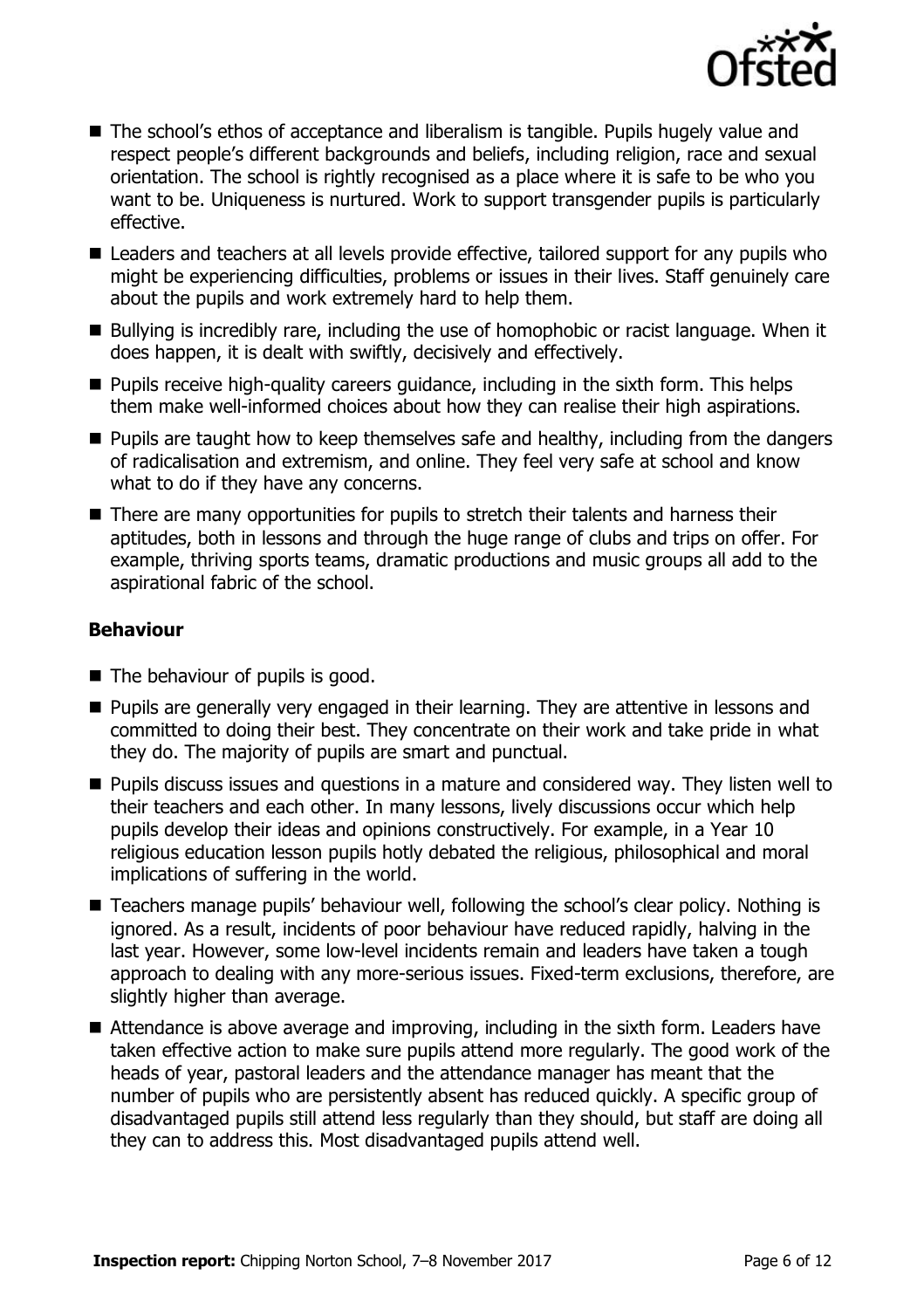

#### **Outcomes for pupils Good and Contract Contract Contract Contract Contract Contract Contract Contract Contract Contract Contract Contract Contract Contract Contract Contract Contract Contract Contract Contract Contract Con**

- Pupils' achievement has improved significantly. Early indications are that in 2017 pupils' GCSE results have risen strongly, spearheaded by striking improvements in mathematics and English. Pupils' progress was above average overall and good in the majority of subjects. This includes the most able pupils and pupils who have SEN. Boys' achievement improved overall.
- This pattern of rising achievement is continuing for pupils currently in Years 10 and 11. Leaders' close tracking of pupils' progress means that when any pupils are making slower progress they are swiftly identified and necessary action taken. For example, leaders know that the most able boys in Year 10 are not making the same rate of progress as other pupils, and they are doing the right things to address this. In addition, because GCSE outcomes in art, history and technology are lower than for other subjects, leaders have acted decisively to raise the quality of teaching and there are clear signs of pupils' progress improving in these subjects.
- Students in the sixth form achieve highly. Teaching has continued to improve since the last inspection and is now of very high quality. This means students make rapid progress in most subjects and achieve exceptionally well in some.
- During key stage 3, pupils make good progress across a wide range of subjects, including English, mathematics and science. The broad curriculum allows pupils to deepen their subject knowledge and explore interesting questions and topics. Pupils' work shows that they are developing the right skills and understanding.
- The school's work to accelerate disadvantaged pupils' progress has been successful. Their progress is improving well in all year groups and in some subjects there have been huge gains, especially in English. There are some pockets of slower progress, for example in mathematics in key stage 4 and science in key stage 3, but even in these cases pupils' progress is improving.
- **Pupils are, therefore, well prepared for the next stages in their lives, whether that is** further education, employment or training.

#### **16 to 19 study programmes Outstanding**

- Leadership of the sixth form is highly effective. Leaders pursue excellence constantly and have a clear and pragmatic vision that allows them to achieve it. They know students really well. All students are encouraged and supported to achieve their aspirations.
- Outcomes are impressive, establishing a tradition of high academic achievement. Early indications are that in 2017 A-level results were significantly above national averages in most subjects and some, including mathematics, were exceptional. In the small number of subjects where outcomes were more modest, leaders have taken decisive action to improve students' progress.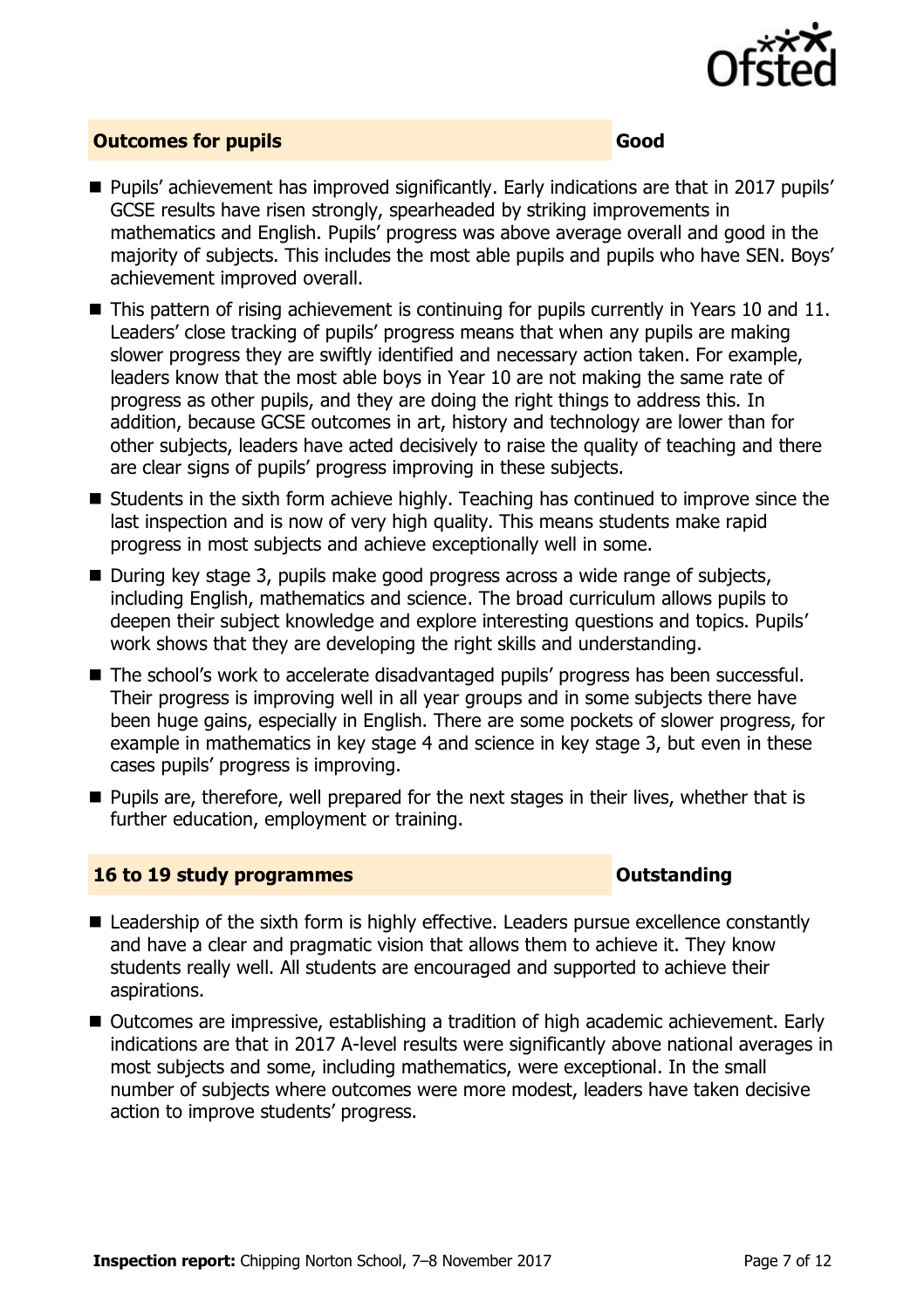

- Students benefit greatly from very high-quality teaching, learning and assessment across almost all subjects. This is characterised by demanding levels of challenge which stretch students. Lessons typically have a strong focus on using specialist subject vocabulary to help students express their deep thinking.
- Students appreciate teachers' incisive feedback which they act on to improve their work. This nurtures a culture of ambition and challenge. For example, a student who was awarded a very high grade in a geography assessment was given advice about how to do even better. Students' progress is tracked closely, which helps teachers provide extra support if and when needed.
- Students enjov a wide range of enrichment activities. All students volunteer for an hour a week in school or in the local community. They make a very valuable contribution to school life, for example by mentoring younger pupils, organising charity events and leading assemblies. The well-established prefect system is complemented by an effective, student-led school council.
- Students' attendance is excellent and they behave impeccably, both in and out of lessons. They feel safe and understand how to keep themselves safe. Students spoke very positively about the school's use of external speakers to help them make informed decisions about, among other things, staying safe online.
- As a result of the excellent experience they have in the sixth form, students are very well prepared for their futures. The comprehensive programme of work-related activities, including the involvement of local businesses, combines effectively with personalised careers advice. As a result, all Year 13 students moved onto their preferred destinations in 2017. While three quarters of students went on to university, a quarter of them at Russell Group universities, others gained apprenticeships or entered employment.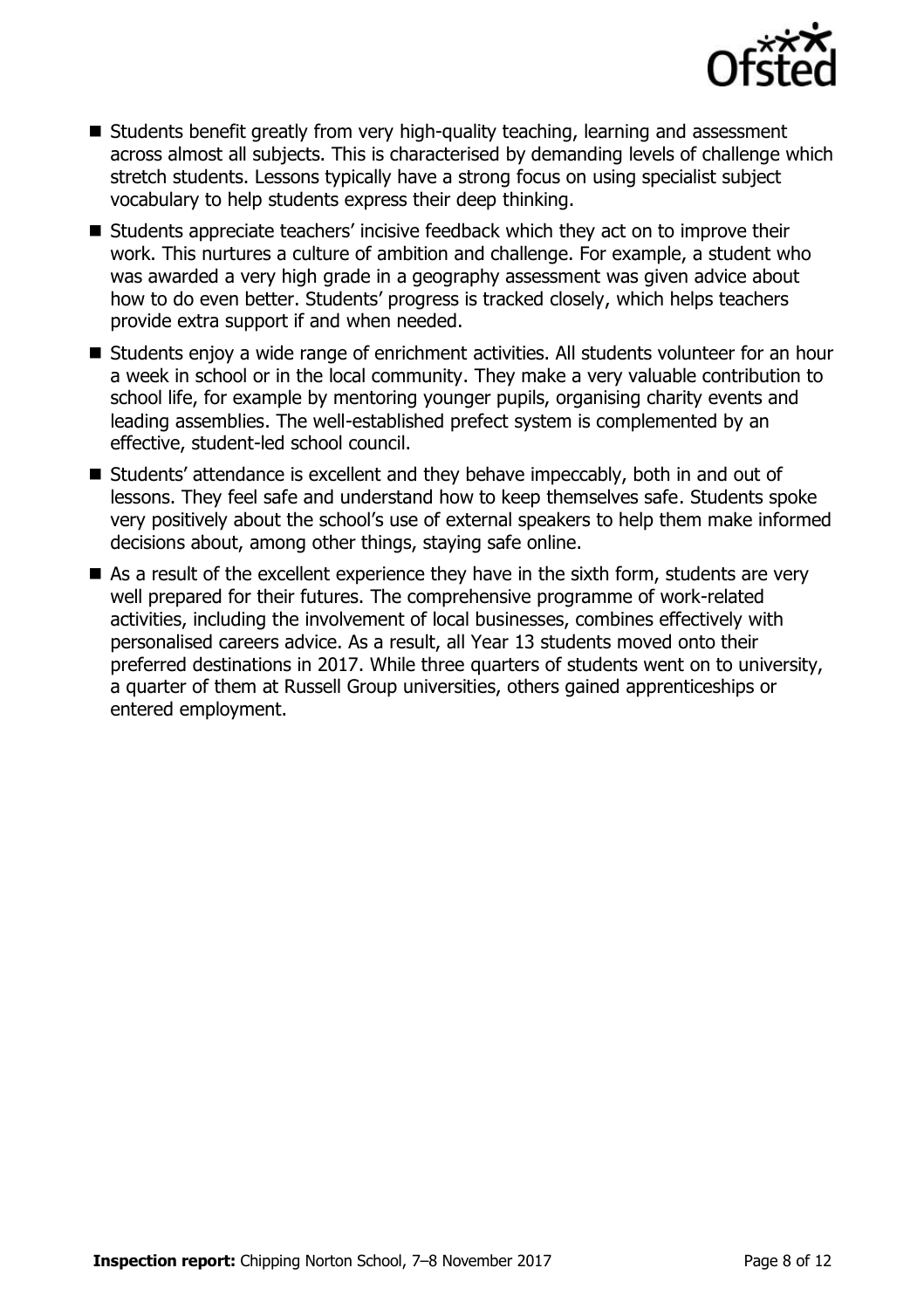

# **School details**

| Unique reference number | 137936      |
|-------------------------|-------------|
| Local authority         | Oxfordshire |
| Inspection number       | 10037536    |

This inspection was carried out under section 8 of the Education Act 2005. The inspection was also deemed a section 5 inspection under the same Act.

| Type of school                                           | Secondary comprehensive                 |
|----------------------------------------------------------|-----------------------------------------|
| School category                                          | Academy sponsor-led                     |
| Age range of pupils                                      | 11 to 18                                |
| Gender of pupils                                         | Mixed                                   |
| Gender of pupils in 16 to 19 study<br>programmes         | Mixed                                   |
| Number of pupils on the school roll                      | 910                                     |
| Of which, number on roll in 16 to 19 study<br>programmes | 152                                     |
| Appropriate authority                                    | Board of trustees                       |
| Chair                                                    | Mr G Ledgard-Hoile                      |
| <b>Headteacher</b>                                       | Mr Simon Duffy                          |
| Telephone number                                         | 01608 642007                            |
| Website                                                  | www.chipping-norton.oxon.sch.uk         |
| <b>Email address</b>                                     | office.4010@chipping-norton.oxon.sch.uk |
| Date of previous inspection                              | 15-16 December 2015                     |

### **Information about this school**

- The school joined River Learning Trust on 1 March 2017. The CEO of the trust, however, started working with the school during the latter part of 2016. The trust has provided advisory support. The school also brokered support from The Oxford Academy to help improve the work of specific subject leaders.
- Members of the trust monitor the work of trustees. Trustees maintain the strategic oversight of all the schools in the trust, largely through their work on three trustee boards (staff, governor, education) and three trustee committees (resources, impact, risk and audit). Trustees remain independent of local governing bodies.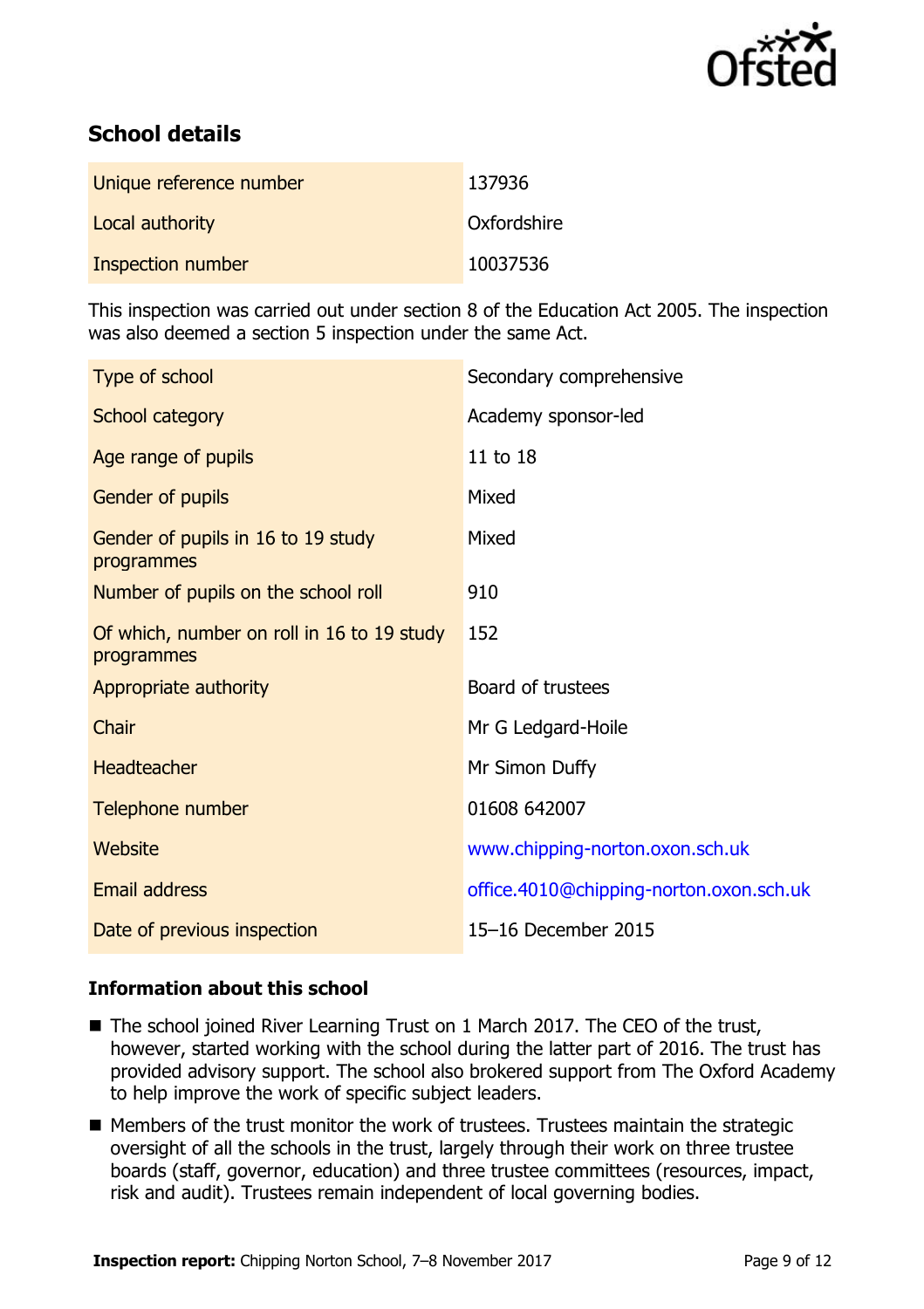

- The local governing bodies of each school in the trust are accountable to the trustees. Governors are responsible for the strategic and operational oversight of the particular school they serve.
- $\blacksquare$  The school does not use any alternative provision.
- The school meets requirements on the publication of specified information on its website.
- The school complies with Department for Education guidance on what academies should publish.
- The school meets the government's current floor standards, which set the minimum expectations for pupils' progress and attainment.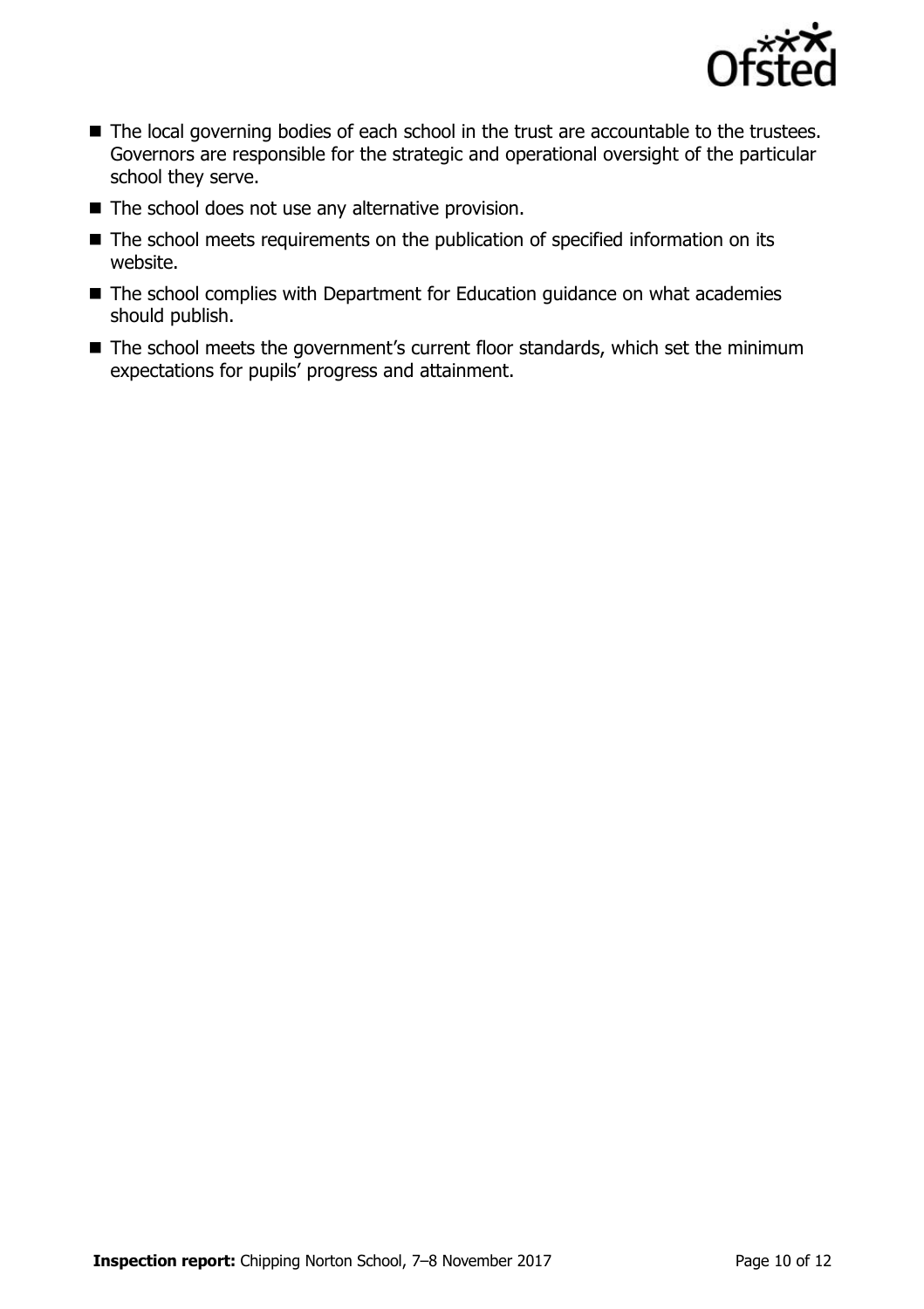

# **Information about this inspection**

- Inspectors observed sections of 37 lessons; most observations were conducted jointly with senior leaders.
- **Inspectors met with senior and middle leaders, governors, an adviser from the trust,** teachers and pupils. They scrutinised pupils' work in detail.
- Inspectors analysed 157 responses to Parent View, Ofsted's online survey, and met with a group of parents. Inspectors also reviewed the school's own surveys of teachers' and pupils' views.
- A wide range of documentation was considered by inspectors, including: policies; curriculum information; safeguarding and child protection records; information about pupils' attendance and behaviour; the school's improvement plan and own evaluation of its effectiveness; minutes of local governing body meetings; and information about pupils' achievement.
- Inspectors observed pupils' behaviour in lessons, while moving between lessons and at break and lunchtime.
- $\blacksquare$  Evidence from previous monitoring inspections was taken into account during this inspection.

#### **Inspection team**

| Matthew Haynes, lead inspector | Her Majesty's Inspector |
|--------------------------------|-------------------------|
| <b>Suzanne Richards</b>        | Ofsted Inspector        |
| <b>Mark Duke</b>               | Ofsted Inspector        |